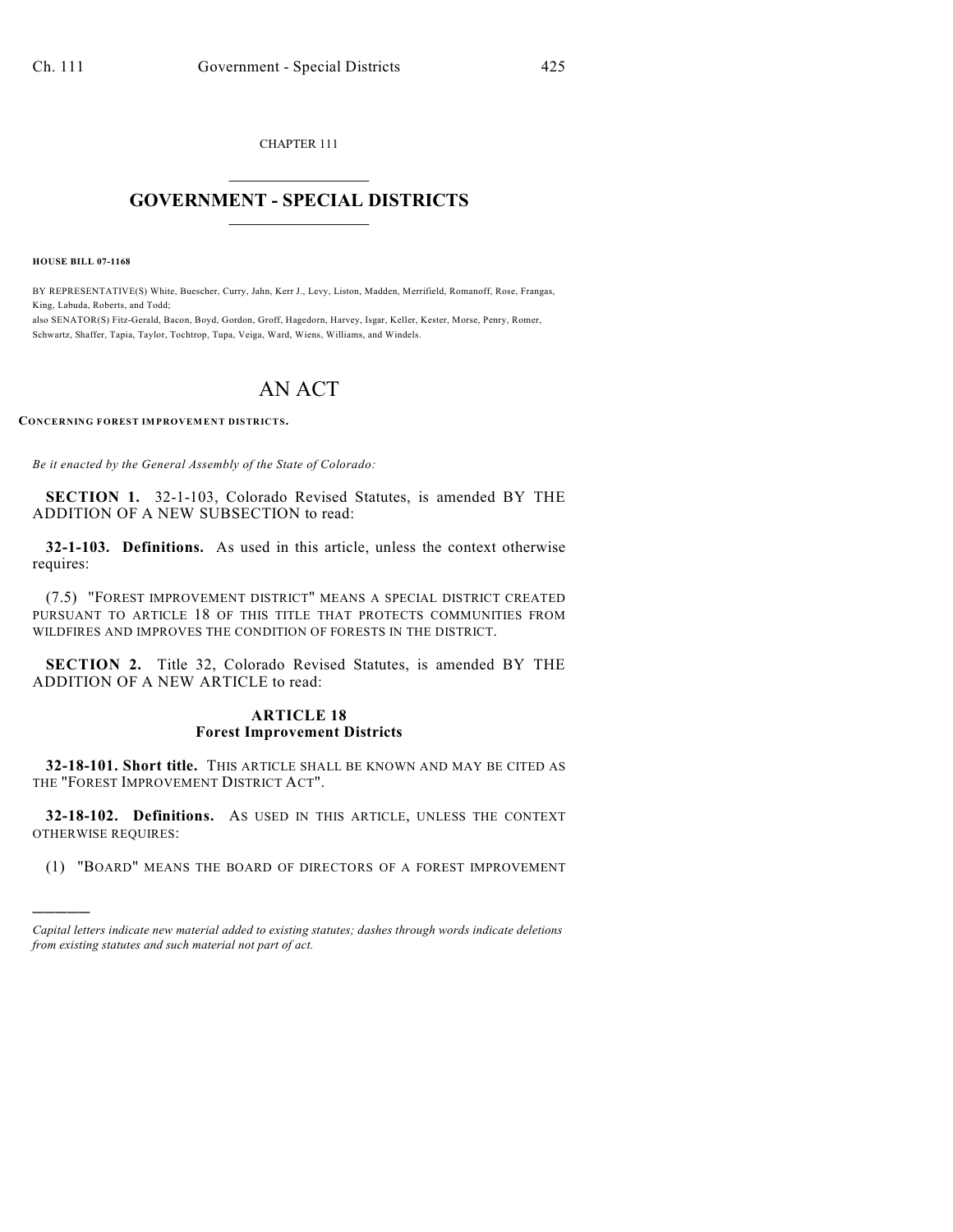DISTRICT.

(2) "DIRECTOR" MEANS A MEMBER OF THE BOARD OF DIRECTORS OF A FOREST IMPROVEMENT DISTRICT.

(3) "DISTRICT" MEANS A FOREST IMPROVEMENT DISTRICT CREATED PURSUANT TO THIS ARTICLE.

(4) "ELIGIBLE ELECTOR" HAS THE SAME MEANING AS SET FORTH IN SECTION 32-1-103 (5) (a).

**32-18-103. Creation.** (1) A FOREST IMPROVEMENT DISTRICT MAY BE CREATED IN THE FOLLOWING MANNER:

(a) THE GOVERNING BODY OF A MUNICIPALITY OR COUNTY MAY ENACT AN ORDINANCE OR RESOLUTION PROPOSING THE CREATION OF A FOREST IMPROVEMENT DISTRICT. THE ORDINANCE OR RESOLUTION SHALL SET FORTH THE NAMES OF THE MUNICIPALITIES OR COUNTIES TO BE IN THE PROPOSED DISTRICT AND THE PROPOSED NAME OF THE DISTRICT.

(b) THE GOVERNING BODY OF A MUNICIPALITY OR COUNTY THAT IS NAMED IN THE ORDINANCE OR RESOLUTION PROPOSING THE CREATION OF A FOREST IMPROVEMENT DISTRICT MAY ENACT AN ORDINANCE OR RESOLUTION PROPOSING TO JOIN THE DISTRICT, SETTING FORTH THE NAMES OF THE SAME MUNICIPALITIES AND COUNTIES.

(c) THE CLERK OF A GOVERNING BODY THAT ENACTS AN ORDINANCE OR RESOLUTION PURSUANT TO PARAGRAPH (a) OR (b) OF THIS SUBSECTION (1) SHALL TRANSMIT A CERTIFIED COPY TO THE GOVERNING BODY OF EACH OTHER MUNICIPALITY OR COUNTY NAMED IN THE ORIGINAL ORDINANCE TO BE A PART OF THE PROPOSED DISTRICT.

(d) THE GOVERNING BODY OF A MUNICIPALITY OR COUNTY THAT ENACTS AN ORDINANCE OR RESOLUTION PURSUANT TO PARAGRAPH (a) OR (b) OF THIS SUBSECTION (1) SHALL SUBMIT THE QUESTION OF THE CREATION OF A FOREST IMPROVEMENT DISTRICT INCLUDING THE ENTIRE TERRITORY OF THE MUNICIPALITY OR COUNTY TO THE ELIGIBLE ELECTORS OF THE MUNICIPALITY OR COUNTY AT A GENERAL OR SPECIAL ELECTION CONDUCTED IN ACCORDANCE WITH THE "UNIFORM ELECTION CODE OF 1992", ARTICLES 1 TO 13 OF TITLE 1, C.R.S. THE DISTRICT SHALL BE DEEMED CREATED IF A MAJORITY OF THE VOTES CAST IN THE ELECTION HELD IN ANY MUNICIPALITY OR COUNTY NAMED IN THE ORDINANCE OR RESOLUTION PROPOSING THE DISTRICT ARE IN FAVOR OF THE CREATION OF THE DISTRICT. THE TERRITORY OF THE DISTRICT SHALL COMPRISE THE COMBINED TERRITORY OF ALL MUNICIPALITIES AND COUNTIES IN WHICH THE ELIGIBLE ELECTORS APPROVE THE CREATION OF THE DISTRICT.

**32-18-104. Board of directors - appointment - removal.** (1) THE ORDINANCE OR RESOLUTION PROPOSING THE CREATION OF A FOREST IMPROVEMENT DISTRICT SHALL SPECIFY THE NUMBER OF DIRECTORS OF THE DISTRICT. A DISTRICT SHALL HAVE NO FEWER THAN SEVEN DIRECTORS. THE GOVERNING BODY OF EACH COUNTY OR MUNICIPALITY IN THE DISTRICT SHALL HAVE THE POWER TO APPOINT AND REMOVE AT LEAST ONE DIRECTOR. THE BOARD SHALL INCLUDE ONE DIRECTOR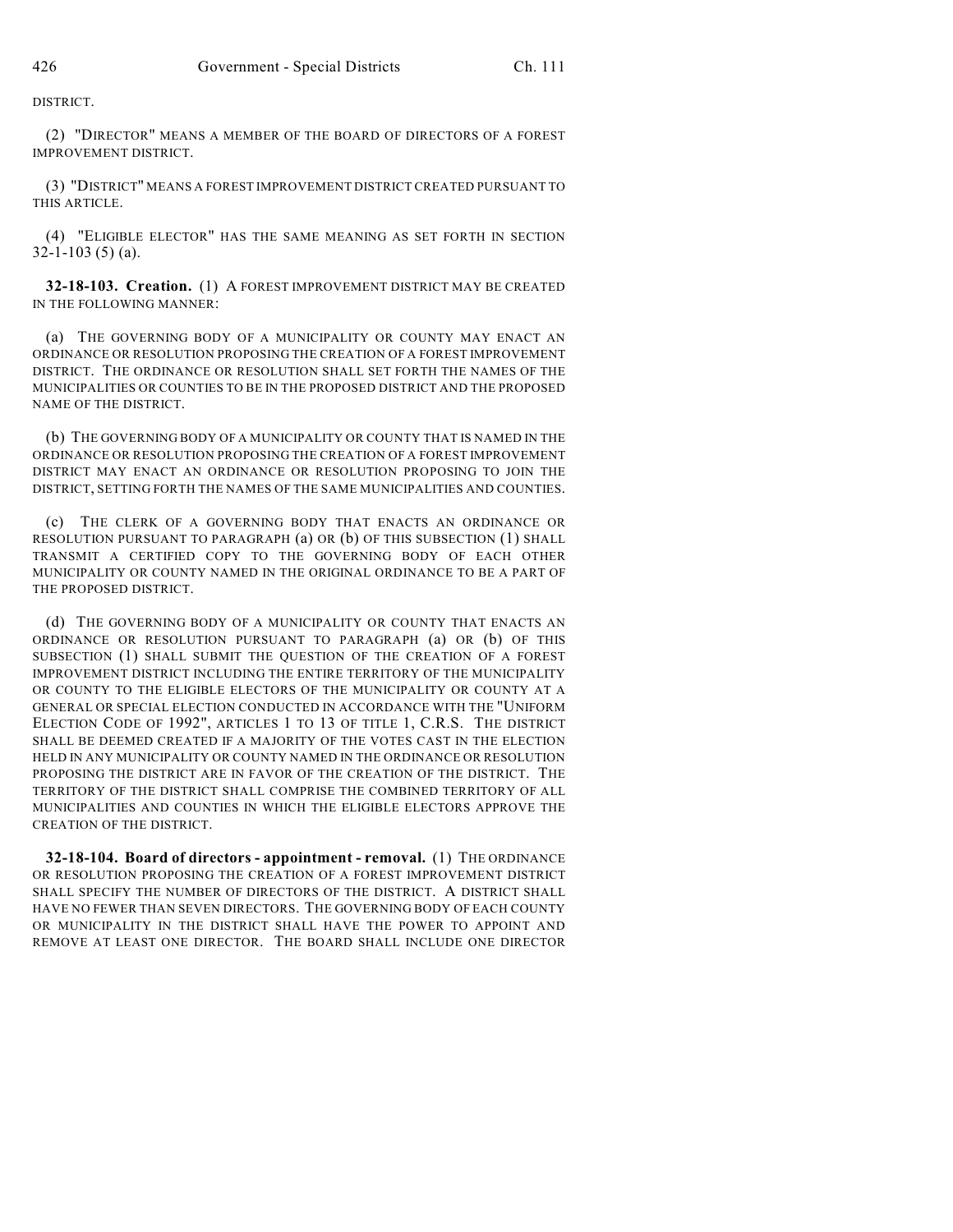REPRESENTING THE COLORADO STATE FOREST SERVICE, WHO SHALL BE APPOINTED AND MAY BE REMOVED BY THE STATE FORESTER. THE BOARD SHALL INCLUDE AT LEAST ONE REPRESENTATIVE OF AN ENVIRONMENTAL PROTECTION ORGANIZATION, ONE REPRESENTATIVE OF A CONSERVATION DISTRICT CREATED PURSUANT TO ARTICLE 70 OF TITLE 35, C.R.S., ANY PART OF WHICH IS WITHIN THE PROPOSED FOREST IMPROVEMENT DISTRICT, ONE REPRESENTATIVE OF A WATER CONSERVANCY DISTRICT CREATED PURSUANT TO ARTICLE 45 OF TITLE 37, C.R.S., ANY PART OF WHICH IS WITHIN THE PROPOSED FOREST IMPROVEMENT DISTRICT, AND ONE REPRESENTATIVE OF A FEDERAL LAND MANAGEMENT AGENCY, TO BE APPOINTED AND REMOVED IN THE MANNER PRESCRIBED BY THE ORDINANCE OR RESOLUTION PROPOSING THE CREATION OF THE DISTRICT.

(2) A DIRECTOR APPOINTED TO THE BOARD SHALL SERVE FOR A TERM OF FIVE YEARS UNLESS REMOVED PURSUANT TO SUBSECTION (1) OF THIS SECTION. A DIRECTOR MAY BE APPOINTED TO ADDITIONAL TERMS WITHOUT LIMITATION.

**32-18-105. Board of directors - powers and duties.** (1) IN ADDITION TO THE POWERS SPECIFIED IN SECTION 32-1-1001, THE BOARD HAS THE FOLLOWING POWERS FOR AND ON BEHALF OF THE DISTRICT:

(a) TO REVIEW ANY REPORTS AND STUDIES MADE AND TO OBTAIN ANY ADDITIONAL REPORTS AND STUDIES IT DEEMS NECESSARY PERTAINING TO THE COST AND IMPLEMENTATION OF FOREST IMPROVEMENT PROJECTS;

(b) TO RECEIVE AND ACCEPT FROM ANY SOURCE AID OR CONTRIBUTIONS OF MONEY, PROPERTY, LABOR, OR OTHER THINGS OF VALUE TO BE HELD, USED, AND APPLIED TO CARRY OUT THE PURPOSES OF THIS ARTICLE SUBJECT TO THE CONDITIONS UPON WHICH THE GRANTS OR CONTRIBUTIONS ARE MADE.

(c) TO DEVELOP REPORTING AND REVIEW REQUIREMENTS GOVERNING THE RECEIPT AND EXPENDITURES OF MONEYS RECEIVED BY THE DISTRICT; AND

(d) TO REVIEW AND TAKE ACTION ON A LANDOWNER'S APPLICATION TO CLAIM THE REIMBURSEMENT AUTHORIZED BY SECTION 32-18-109.

(2) IN EXERCISING ITS POWER UNDER THIS ARTICLE TO ENTER INTO CONTRACTS ON BEHALF OF THE DISTRICT, THE BOARD SHALL:

(a) TO THE EXTENT POSSIBLE, USE COMPETITIVE BIDDING IN ACCORDANCE WITH ARTICLE 103 OF TITLE 24, C.R.S.; AND

(b) GIVE DUE CONSIDERATION TO PERSONS AND BUSINESSES THAT ARE AUTHORIZED TO TRANSACT BUSINESS IN COLORADO.

**32-18-106. Financial powers.** (1) IN ADDITION TO THE GENERAL FINANCIAL POWERS SPECIFIED IN SECTION 32-1-1101, THE BOARD HAS THE POWER, FOR AND ON BEHALF OF THE DISTRICT, TO:

(a) LEVY AND COLLECT A SALES TAX IN ACCORDANCE WITH SECTION 32-18-107, SUBJECT TO THE REQUIREMENTS OF SECTION 20 OF ARTICLE X OF THE STATE CONSTITUTION; AND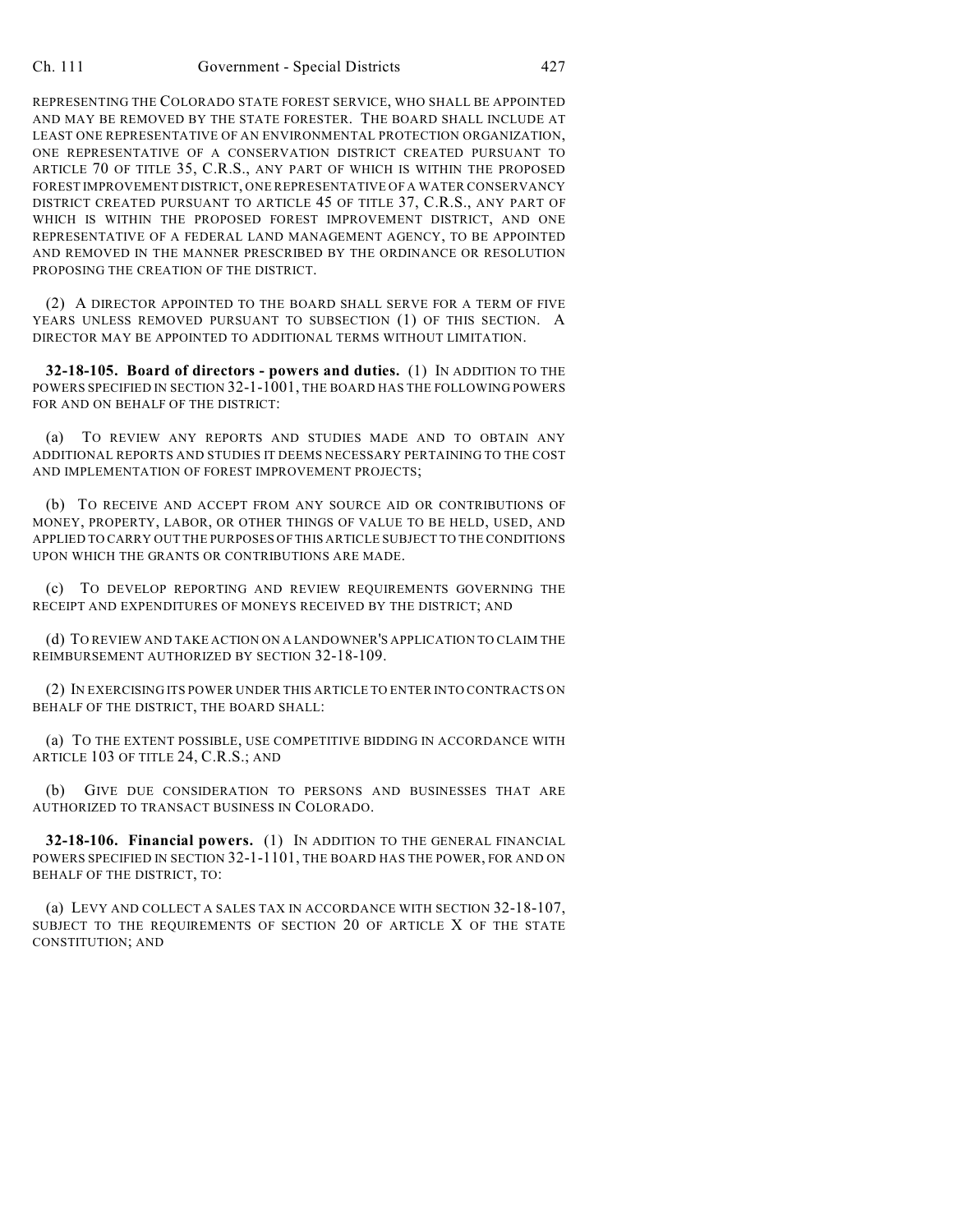(b) PLEDGE SALES TAX REVENUES OR ANY PORTION THEREOF FOR THE PAYMENT OF ANY INDEBTEDNESS OF THE DISTRICT.

(2) THE ORDINANCE OR RESOLUTION PROPOSING THE CREATION OF A FOREST IMPROVEMENT DISTRICT MAY SPECIFY A LIMIT ON THE AMOUNT OF REVENUE THAT A DISTRICT MAY RECEIVE.

**32-18-107. Sales tax - collection - administration.** (1) UPON THE APPROVAL OF THE ELIGIBLE ELECTORS IN THE DISTRICT AT AN ELECTION HELD IN ACCORDANCE WITH SECTION 20 OF ARTICLE X OF THE STATE CONSTITUTION AND PART 8 OF ARTICLE 1 OF THIS TITLE, THE DISTRICT SHALL HAVE THE POWER TO LEVY A UNIFORM SALES TAX THROUGHOUT THE ENTIRE GEOGRAPHICAL AREA OF THE DISTRICT UPON EVERY TRANSACTION OR OTHER INCIDENT WITH RESPECT TO WHICH A SALES TAX IS LEVIED BY THE STATE PURSUANT TO THE PROVISIONS OF ARTICLE 26 OF TITLE 39, C.R.S. A SALES TAX LEVIED BY A DISTRICT SHALL TAKE EFFECT ON EITHER JANUARY 1 OR JULY 1 OF THE YEAR SPECIFIED IN THE BALLOT ISSUE SUBMITTED TO THE ELIGIBLE ELECTORS OF THE DISTRICT.

(2) (a) THE EXECUTIVE DIRECTOR OF THE DEPARTMENT OF REVENUE SHALL COLLECT, ADMINISTER, AND ENFORCE THE SALES TAX AUTHORIZED BY THIS SECTION IN THE SAME MANNER AS THE STATE SALES TAX IMPOSED PURSUANT TO ARTICLE 26 OF TITLE 39, C.R.S., INCLUDING, WITHOUT LIMITATION, THE RETENTION BY A VENDOR OF THE PERCENTAGE OF THE AMOUNT REMITTED TO COVER THE VENDOR'S EXPENSE IN THE COLLECTION AND REMITTANCE OF THE SALES TAX AS PROVIDED IN SECTION 39-26-105, C.R.S. THE EXECUTIVE DIRECTOR SHALL DISTRIBUTE SALES TAX COLLECTIONS TO THE DISTRICT MONTHLY. THE DISTRICT SHALL PAY THE NET INCREMENTAL COST INCURRED BY THE DEPARTMENT OF REVENUE IN THE ADMINISTRATION AND COLLECTION OF THE SALES TAX.

(b) (I) A QUALIFIED PURCHASER, AS DEFINED IN SECTION 39-26-102 (7.5), C.R.S., MAY PROVIDE A DIRECT PAYMENT PERMIT NUMBER ISSUED PURSUANT TO SECTION 39-26-103.5, C.R.S., TO ANY VENDOR OR RETAILER THAT IS LIABLE AND RESPONSIBLE FOR COLLECTING AND REMITTING ANY SALES TAX LEVIED ON ANY SALE MADE TO THE QUALIFIED PURCHASER PURSUANT TO THIS SECTION. A VENDOR OR RETAILER THAT HAS RECEIVED A DIRECT PAYMENT PERMIT NUMBER IN GOOD FAITH FROM A QUALIFIED PURCHASER SHALL NOT BE LIABLE OR RESPONSIBLE FOR COLLECTION AND REMITTANCE OF ANY SALES TAX IMPOSED ON THE SALE THAT IS PAID FOR DIRECTLY FROM THE QUALIFIED PURCHASER'S FUNDS AND NOT THE PERSONAL FUNDS OF ANY INDIVIDUAL.

(II) A QUALIFIED PURCHASER THAT PROVIDES A DIRECT PAYMENT PERMIT NUMBER TO A VENDOR OR RETAILER SHALL BE LIABLE AND RESPONSIBLE FOR THE AMOUNT OF SALES TAX LEVIED ON ANY SALE MADE TO THE QUALIFIED PURCHASER PURSUANT TO THE PROVISIONS OF THIS ARTICLE IN THE SAME MANNER AS LIABILITY WOULD BE IMPOSED ON A QUALIFIED PURCHASER FOR STATE SALES TAX PURSUANT TO SECTION 39-26-105 (3), C.R.S.

(3) A SALES TAX LEVIED IN ACCORDANCE WITH THIS SECTION IS IN ADDITION TO ANY OTHER SALES OR USE TAX IMPOSED PURSUANT TO LAW AND IS EXEMPT FROM THE LIMITATION IMPOSED BY SECTION 29-2-108, C.R.S.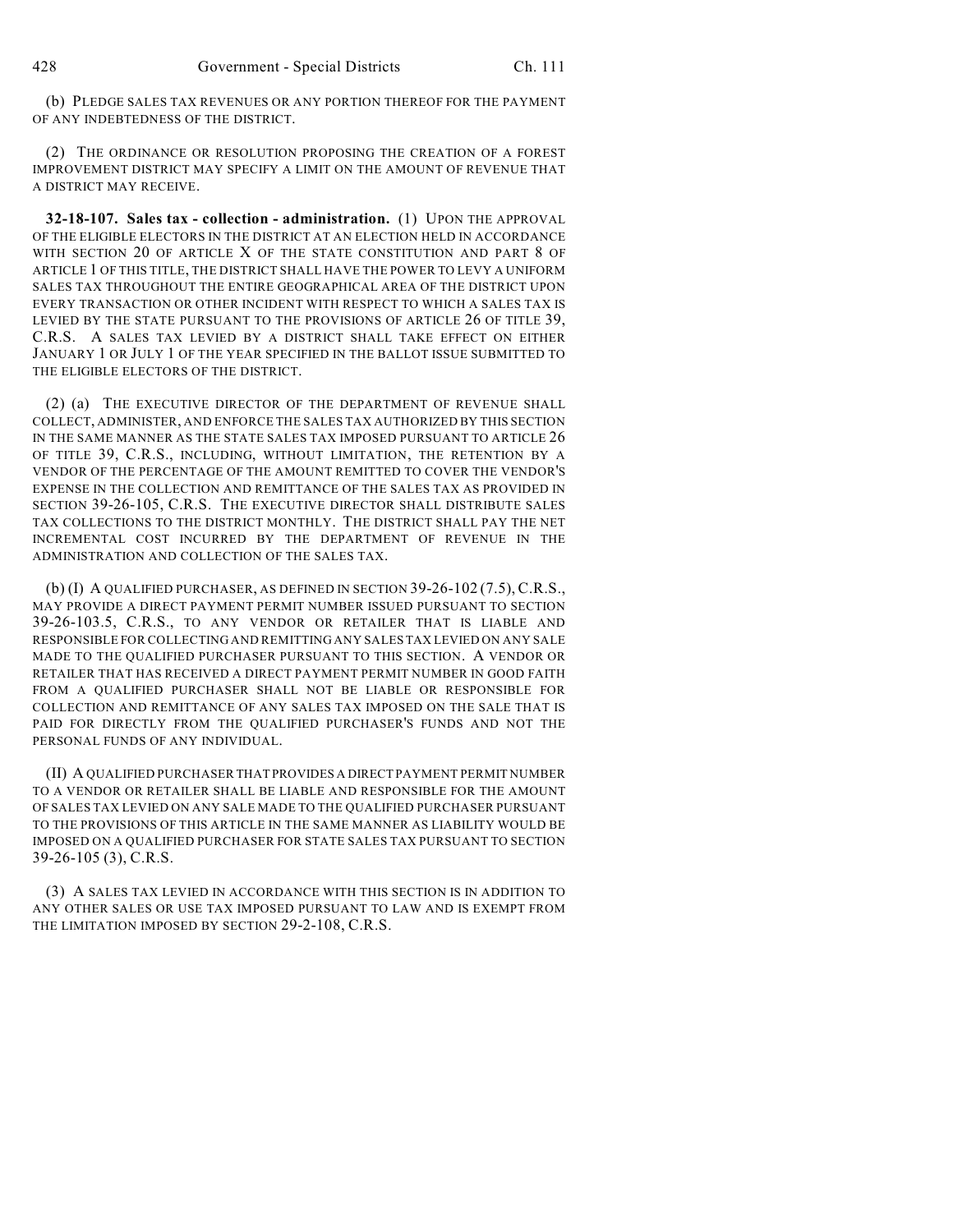**32-18-108. Use of revenue.** (1) THE BOARD MAY USE THE REVENUE RECEIVED PURSUANT TO SECTION 32-18-106 TO:

(a) PLAN AND IMPLEMENT FOREST IMPROVEMENT PROJECTS IN WILD LAND-URBAN INTERFACE AREAS, INCLUDING PROJECTS TO REDUCE HAZARDOUS FUELS AND PROTECT COMMUNITIES, IN COOPERATION WITH THE STATE FOREST SERVICE, THE DIVISION OF PARKS AND OUTDOOR RECREATION IN THE DEPARTMENT OF NATURAL RESOURCES, CONSERVATION DISTRICTS CREATED PURSUANT TO ARTICLE 70 OF TITLE 35, C.R.S., THE UNITED STATES FOREST SERVICE, AND THE FEDERAL BUREAU OF LAND MANAGEMENT AND OTHER AGENCIES IN THE UNITED STATES DEPARTMENT OF THE INTERIOR;

(b) ESTABLISH FINANCIAL INCENTIVES FOR PRIVATE LANDOWNERS TO MITIGATE WILDFIRE RISKS ON THEIR PROPERTY, INCLUDING REIMBURSEMENT OF EXPENSES PURSUANT TO SECTION 32-18-109;

(c) ESTABLISH INCENTIVES FOR LOCAL WOOD PRODUCTS INDUSTRIES TO IMPROVE THE USE OF OR ADD VALUE TO SMALL-DIAMETER OR BEETLE-INFESTED TREES;

(d) MATCH STATE AND FEDERAL GRANTS FOR BIOHEATING CONVERSION AND INFRASTRUCTURE SUPPORT FOR BIOMASS COLLECTION AND DELIVERY; AND

(e) ASSIST THE STATE FOREST SERVICE IN ENSURING THAT ALL COMMUNITIES AT RISK OF WILDFIRE WITHIN THE DISTRICT HAVE ADOPTED A COMMUNITY WILDFIRE PROTECTION PLAN AND ARE USING APPROPRIATE PLANNING, EDUCATION, AND OUTREACH TOOLS.

**32-18-109. Wildfire mitigation measures - private land - reimbursement.** (1) A LANDOWNER WHO PERFORMS WILDFIRE MITIGATION MEASURES ON HIS OR HER LAND IN A DISTRICT IN ANY YEAR MAY REQUEST REIMBURSEMENT FROM THE DISTRICT, IN AN AMOUNT NOT TO EXCEED FIFTY PERCENT OF THE LANDOWNER'S DIRECT COSTS OF PERFORMING THE WILDFIRE MITIGATION MEASURES IN THAT YEAR OR TEN THOUSAND DOLLARS, WHICHEVER IS LESS.

(2) A LANDOWNER WHO PERFORMS WILDFIRE MITIGATION MEASURES ON HIS OR HER LAND MAY REQUEST REIMBURSEMENT FROM A DISTRICT IN ACCORDANCE WITH THIS SECTION IF THE WILDFIRE MITIGATION MEASURES ARE:

(a) PERFORMED WITHIN THE BOUNDARIES OF THE DISTRICT;

(b) PERFORMED IN A WILD LAND-URBAN INTERFACE AREA;

(c) AUTHORIZED BY A COMMUNITY WILDFIRE PROTECTION PLAN ADOPTED BY A LOCAL GOVERNMENT WITHIN THE DISTRICT; AND

(d) APPROVED BY THE BOARD.

(3) A LANDOWNER WHO INTENDS TO REQUEST REIMBURSEMENT FROM A DISTRICT AS AUTHORIZED BY THIS SECTION SHALL FILE AN APPLICATION WITH THE BOARD IN THE FORM PRESCRIBED BY THE BOARD. IF THE BOARD DETERMINES THAT THE WILDFIRE MITIGATION MEASURES PERFORMED BY THE LANDOWNER MEET THE